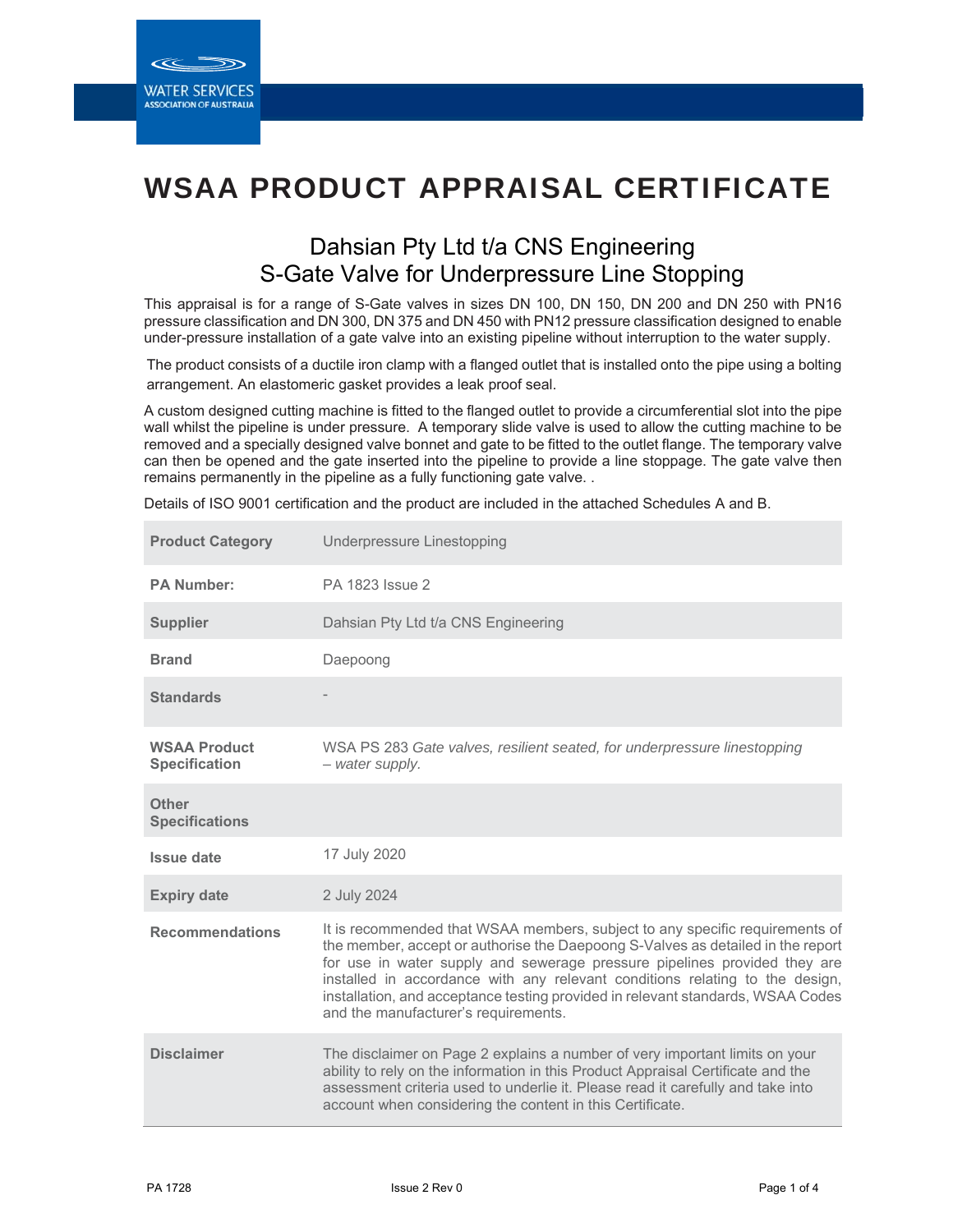#### **1. Disclaimer**

This Product Appraisal Certificate (Certificate) is issued by WSAA on the understanding that:

This Certificate applies to the product(s) as submitted in Schedule A. Any changes to the product(s) either minor or major shall void this **Certificate** 

To maintain the recommendations of this Certificate any such changes shall be detailed and notified to the Product Appraisal Manager for consideration and review of the Certificate including the product appraisal criteria underlying it and appropriate action. Appraisals and their recommendations will be the subject of continuous review dependent upon the satisfactory performance of products.

WSAA reserves the right to undertake random audits of product manufacture and installation. Where products fail to maintain appraised performance requirements the appraisal and its recommendations may be modified and reissued. Certificates will be reviewed and reissued at regular intervals not exceeding five (5) years.

WSAA reserves the right to withdraw this Certificate at any time in its sole and absolute discretion for any reason.

The following information explains a number of very important limits on your ability to rely on the information in this Certificate. Please read it carefully and take it into account when considering the contents of this Certificate.

Any enquiries regarding this Certificate should be directed to the Product Appraisal Manager Phone: 03 8605 7601 email carl.radford@wsaa.asn.au.

#### **1.1. Issue of Certificate**

This Certificate has been published and/or prepared by WSAA and nominated Project Manager and peer group of technical specialists (the Publishers).

The Certificate and the underlying product appraisal criteria have been prepared for use within Australia only by technical specialists that have expertise in the function of products such as those appraised in the Certificate (the Recipients).

By accepting this Certificate, the Recipient acknowledges and represents to the Publisher(s) and each person involved in the preparation of the Certificate and product appraisal criteria underlying it that the Recipient has understood and accepted the terms of this Disclaimer.

#### **1.2. Limits on Reliance on Information and Recommendations**

#### **1.2.1. Disclaimer of liability**

Neither the Publisher(s) nor any person involved in the preparation of the Certificate and product appraisal criteria underlying it accept(s) any liability for any loss or damage suffered by any person however caused (including negligence or the omission by any person to do anything) relating in any way to the Certificate or the product appraisal criteria underlying it. This includes (without limitation) any liability for any recommendation or information in the Certificate or any errors or omissions.

#### **1.2.2. Intellectual Property and other rights**

WSAA does not undertake any assessment of whether the importation, manufacture, sale or use of the Product the subject of this Certificate infringes the intellectual property rights or proprietary rights of any person. Recipients of the Certificate should undertake their own assessment of whether (as relevant) the importation, manufacture, sale or use of the relevant Products infringe the intellectual property rights or other proprietary rights of any person. If the Product infringes intellectual property rights or other proprietary rights there is potential for the supply of the Products to be interrupted.

From time to time WSAA and the other Publishers may receive notice of allegations that the importation, manufacture, sale or use of the Product infringes intellectual property rights or other proprietary rights. WSAA's policy is to not refer to such allegations in its Certificate or take any other steps to put Recipients on notice of such allegations. If, however, WSAA becomes aware that the allegations have been admitted or proved in Court, then WSAA may, at its discretion, take such steps as it considers appropriate. As such, Recipients acknowledge, agree and accept that WSAA may have information in its possession about intellectual property rights infringement allegations or other infringement allegations in relation to the Product which are not referred to or disclosed in this Certificate and which are not otherwise communicated to Recipients.

#### **1.2.3. Need for independent assessment**

The information and any recommendation contained (expressly or by implication) in this Certificate are provided in good faith (and subject to the limitations noted in this Certificate). However, you should treat the information as indicative only. You should not rely on that information or any such recommendation except to the extent that you reach an agreement to the contrary with the Publisher(s).

This Certificate does not contain all information that a person might require for the purposes of assessing any product discussed or appraised within it. The product appraisal criteria used in preparing this Certificate may not address all relevant aspects of the Product.

Recipients should seek independent evidence of any matter which is material to their decisions in connection with an assessment of the Product and consult their own advisers for any technical information required. Any decision to use the Product should take into account the reliability of that independent evidence obtained by the Recipient regarding the Product. Recipients should also independently verify and assess the appropriateness of any recommendation in the Certificate, especially given that any recommendation will not take into account a Recipient's particular needs or circumstances.

WSAA has not evaluated the extent of the product liability and professional indemnify insurance that the provider of the product maintains. Recipients should ensure that they evaluate the allocation of liability for product defects and any professional advice obtained in relation to the product or its specification including the requirements for product liability and professional indemnity insurance.

#### **1.3. No Updating**

Neither the Publisher(s) nor any person involved in the preparation of this Certificate or the product appraisal criteria underlying it [has] [have] any obligation to notify you of any change in the information contained in this Certificate or of any new information concerning the Publisher(s) or the Product or any other matter.

#### **1.4. No Warranty**

The Publisher(s) do[es] not, in any way, warrant that steps have been taken to verify or audit the accuracy or completeness of the information in this Certificate, or the accuracy, completeness or reasonableness of any recommendation in this Certificate.